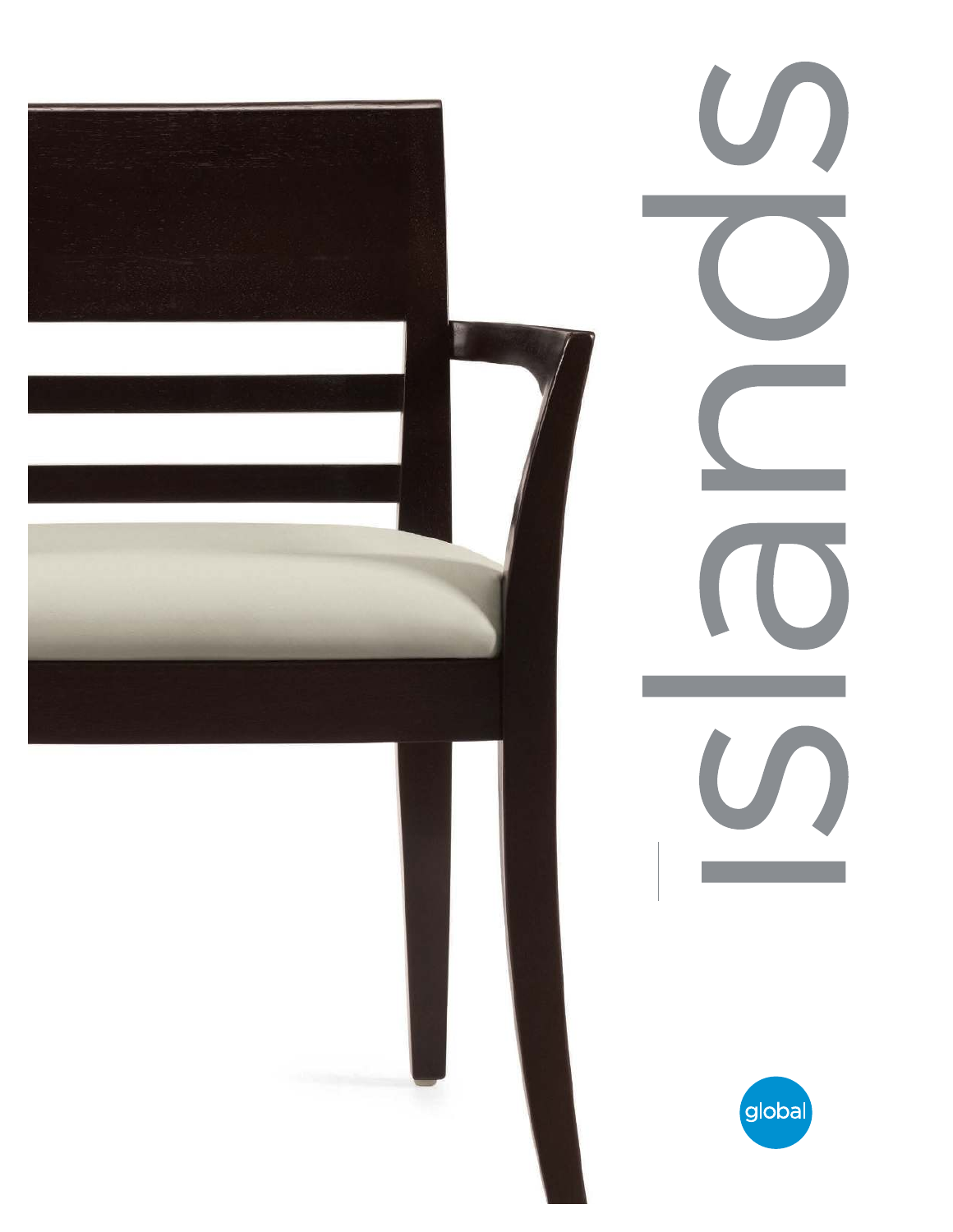## Islands, the beauty of solid wood.





Islands chairs feature contemporary curved lines and the beauty of solid wood. Islands, $\mathbb{M}$  is affordable, comfortable and inviting. A wide selection of wood finishes are available to match other Global wood and laminate finishes.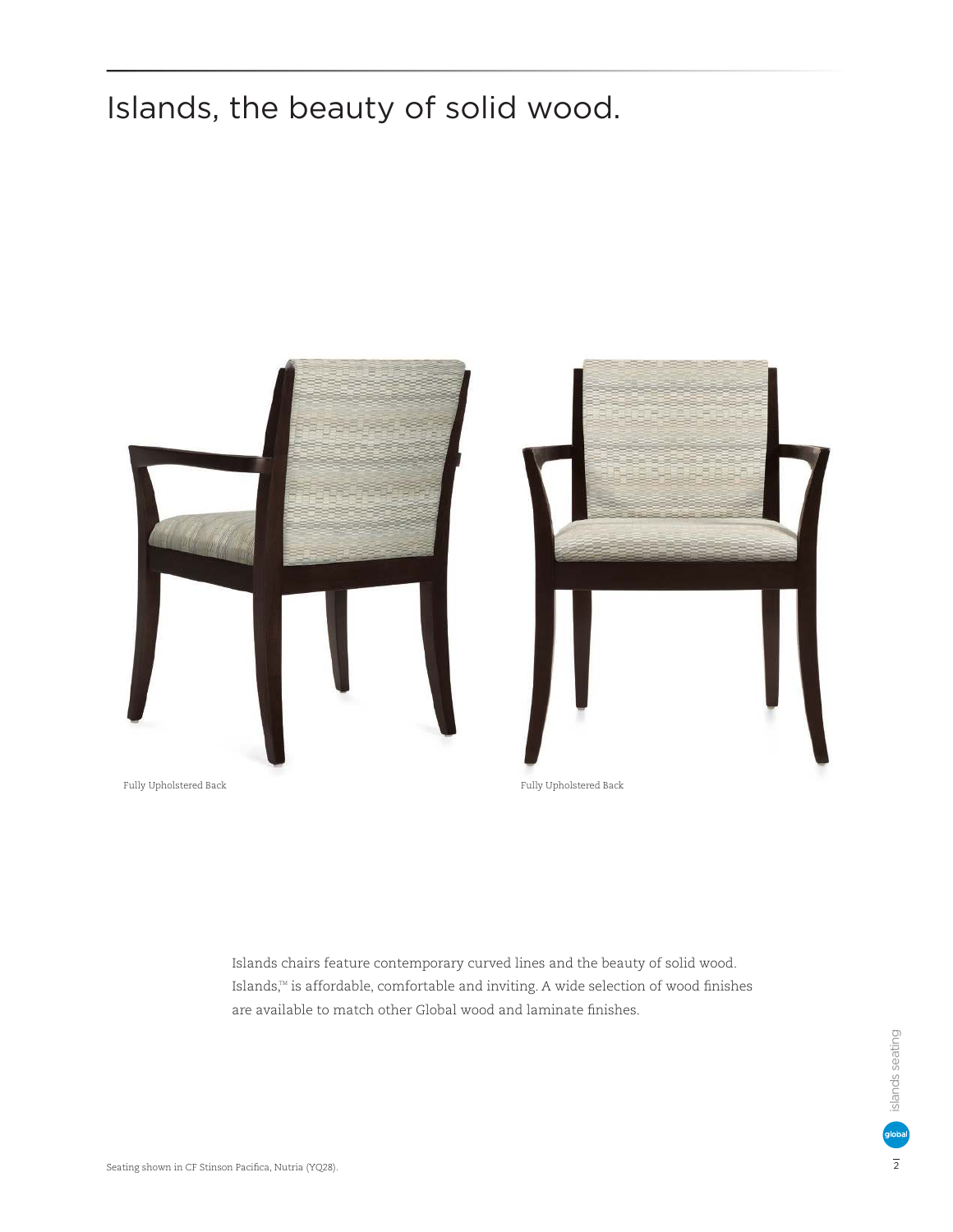

Wood Back